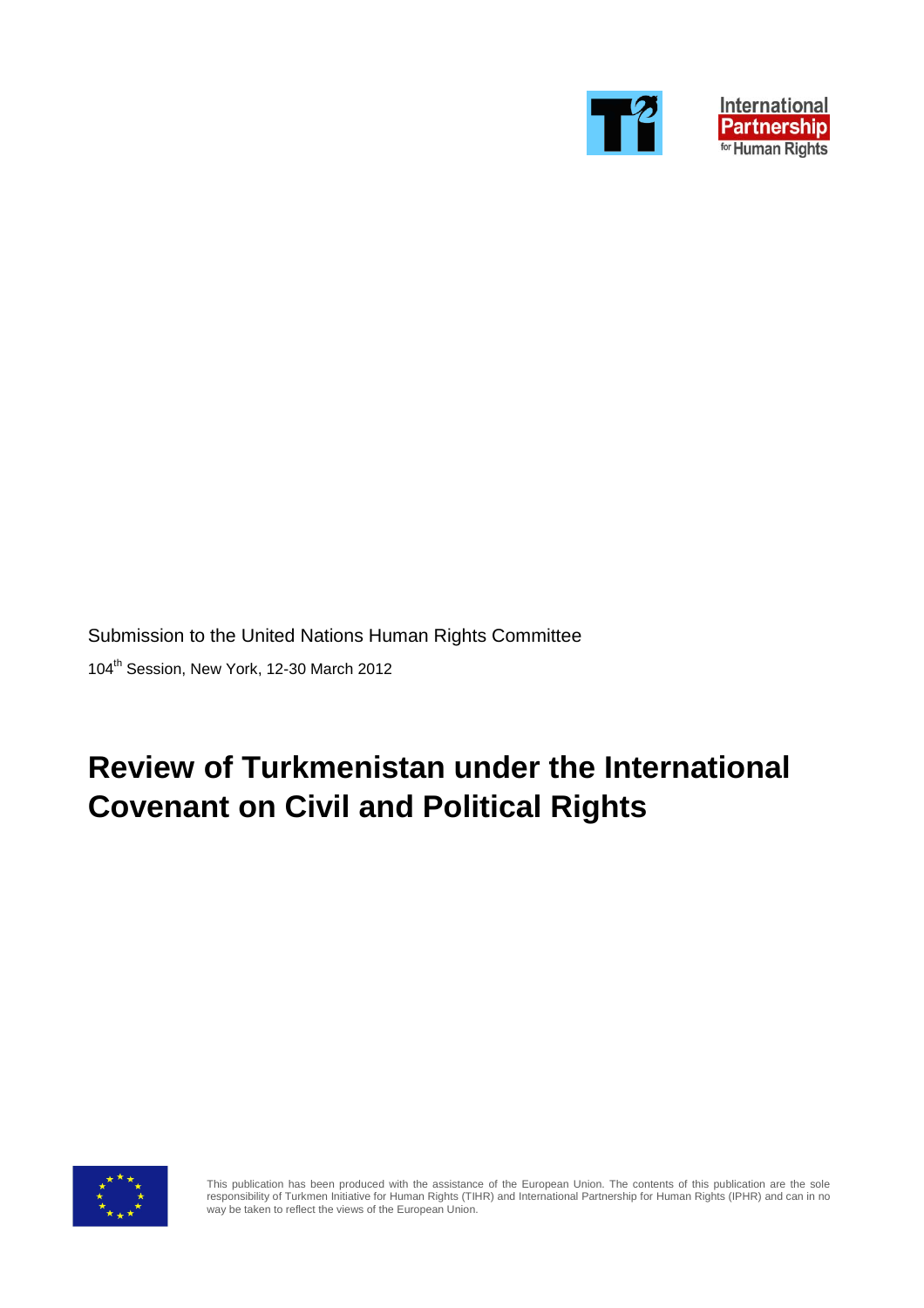## Preface

Turkmen Initiative for Human Rights (TIHR) and International Partnership for Human Rights (IPHR) welcome the opportunity to provide information to the Human Rights Committee in advance of its initial review of Turkmenistan under the International Covenant on Civil and Political Rights. The review of Turkmenistan will take place at the  $104<sup>th</sup>$  session of the Committee on 12-30 March 2012. The current document, which is primarily based on information obtained through monitoring undertaken by TIHR, highlights major concerns in key areas of the Covenant. It updates and complements an earlier TIHR contribution to the Committee (available at http://archive.chrono-tm.org/en/?id=1682), which was submitted prior to the adoption of the list of issues for the review of Turkmenistan.

Turkmen Initiative for Human Rights (TIHR) is the successor organisation of the Helsinki Group of Turkmenistan and was registered as an independent association in Vienna in November 2004. Through a network of local experts and activists inside Turkmenistan, the organisation monitors and reports on the human rights situation in this country. It also disseminates independent news, comments and analysis from and about the country.

Turkmen Initiative for Human Rights (TIHR) Dempschergasse 17/1/12 1180 Vienna, Austria Phone: +43 1 944 1327 Email: turkmen.initiative@gmail.com Website: http://www.chrono-tm.org

International Partnership for Human Rights (IPHR) is a Brussels-based NGO that is committed to empowering local civil society groups and assisting them in making their human rights concerns heard at the international level. In particular, IPHR aims at advancing the rights of vulnerable groups subject to discrimination and abuse through cooperation with local partners.

International Partnership for Human Rights (IPHR) Blvd. Bischoffsheim 11, 8th Floor 1000 Brussels, Belgium Phone: +32 2 22 76145 Email: IPHR@IPHRonline.org Website: http://www.IPHRonline.org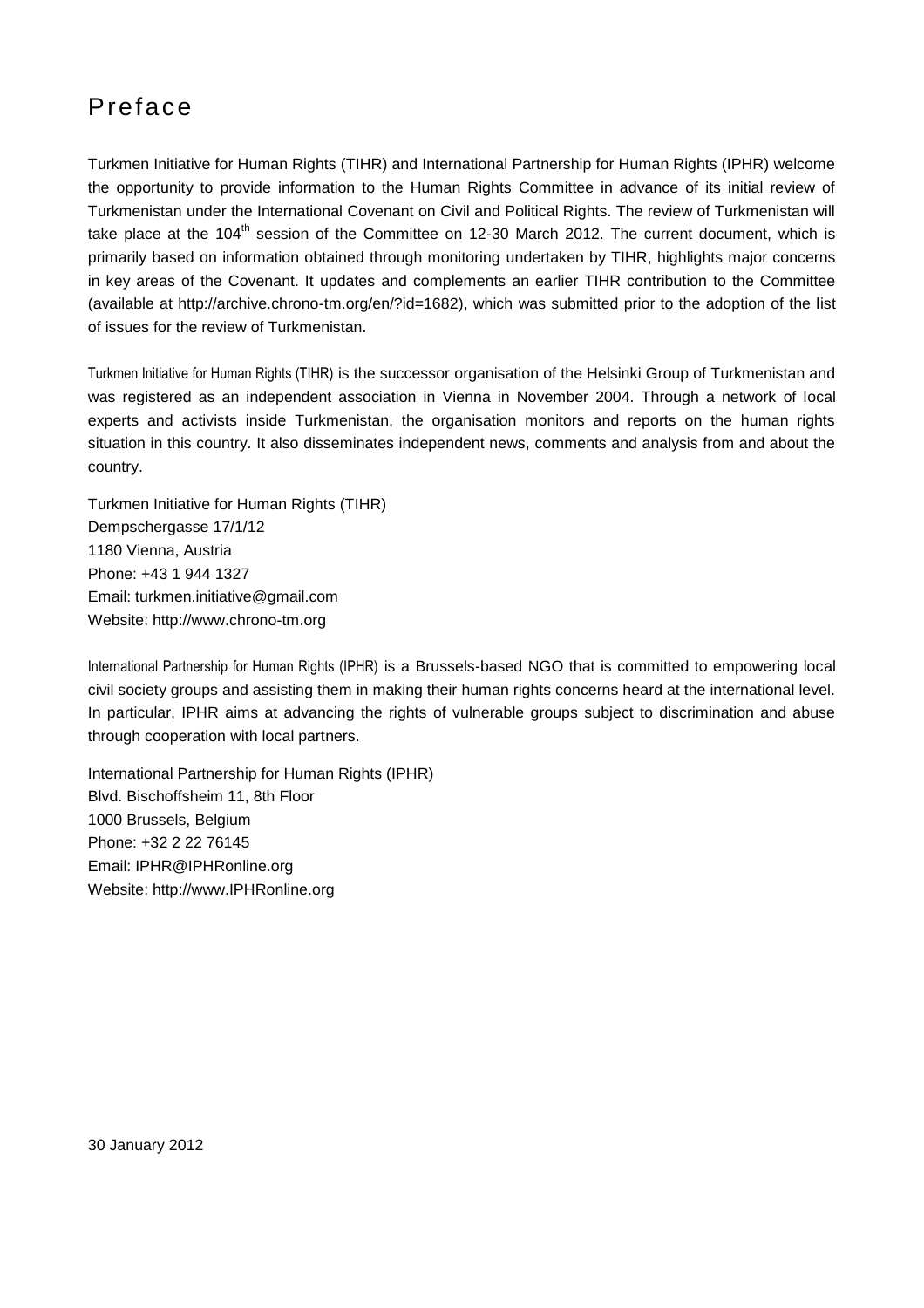# Contents

| Prohibition of torture and ill-treatment, liberty and security of person, and treatment of persons deprived of |  |
|----------------------------------------------------------------------------------------------------------------|--|
|                                                                                                                |  |
|                                                                                                                |  |
|                                                                                                                |  |
|                                                                                                                |  |
|                                                                                                                |  |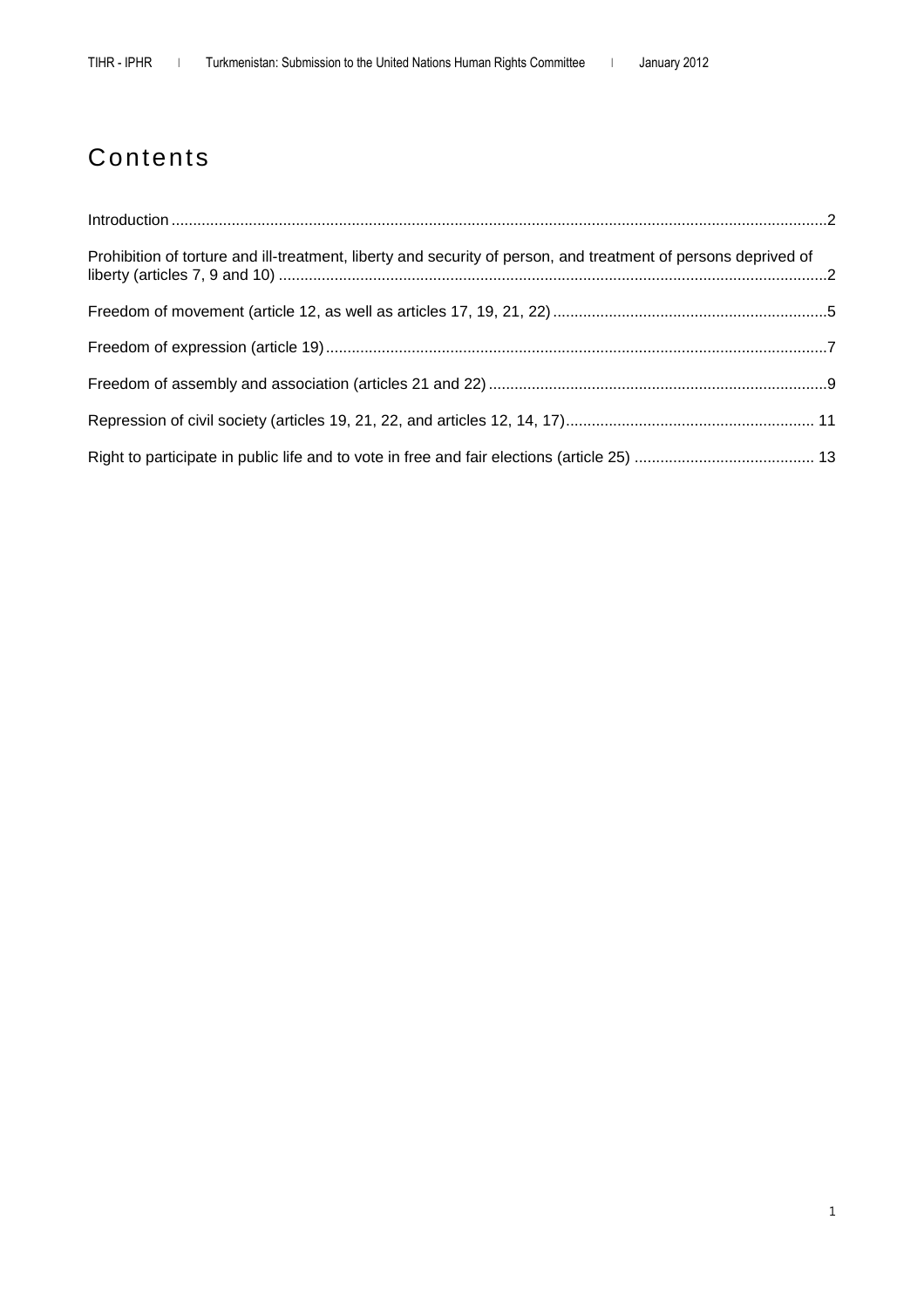### **Introduction**

Following the death of long-term President Saparmurat Niyazov, alias Turkmenbashi, in 2006, hope rose that the human rights situation in Turkmenistan would significantly improve. Under Niyazov's successor Gurbanguly Berdymukhammedov, the Turkmen authorities have made some small-scale progress. Among others, they have adopted new legislation for the stated purpose of ensuring better compliance with international standards and showed some readiness to cooperate with international human rights bodies (by allowing the UN High Commissioner for Human Rights and the UN Special Rapporteur on freedom of religion to visit Turkmenistan and by submitting long overdue reports to UN treaty bodies). However, in spite of this, the situation has remained essentially unchanged in practice.

Most of the characteristics of the repressive Niyazov regime have remained in place and President Berdymukhammedov continues to enjoy virtually unlimited powers. The government continues to dominate all branches of power, there is no openly functioning political opposition, media is tightly controlled by the state, and the environment for civil society is extremely repressive. Fundamental rights and freedoms continue to be restricted in all walks of life and no effective measures have been taken to address major concerns raised by international human rights review bodies, despite pledges made by the Turkmen authorities.<sup>1</sup> While the most extreme features of the Turkmenbashi-cult have been done away with, the current president has promoted a personality cult of his own and his portrait can be found on streets and buildings all over the country. The presidential elections scheduled for February 2012 are set to be another regime-orchestrated event without any meaningful competition.

### **1. Prohibition of torture and ill-treatment, liberty and security of person, and treatment of persons deprived of liberty (articles 7, 9 and 10)**

Following its review of the situation in Turkmenistan in May 2011, the United Nations Committee against Torture expressed concerns about "the numerous and consistent allegations about the widespread practice of torture and ill-treatment of detainees" in the country, as well as "the substantial gap between the legislative framework and its practical implementation" in this area. $2$ 

While the Turkmen Constitution prohibits torture and ill-treatment (article 23), "torture" is not defined anywhere in the country's legislation. The Criminal Code does not specifically provide for liability for torture, but only contains provisions that indirectly penalise such treatment, such as provisions that criminalise the infliction of physical or moral suffering (article 113), abuse of power involving the use of violence (articles 182, 358), and the use of threats, violence and other illegal means to obtain information from individuals suspected or charged with crimes, witnesses etc. (article 197).<sup>3</sup> Over the past ten years, only four members of

 $\overline{a}$ <sup>1</sup> Among others, when Turkmenistan was reviewed by the Human Rights Council under the Universal Periodic Review in late 2008, its government undertook to implement a number of recommendations, http://lib.ohchr.org/HRBodies/UPR/Documents/Session3/TM/A \_HRC \_ 10\_79\_Turkmenistan\_E.pdf. Following a visit to the country in April 2010, UN secretary General Ban Ki-moon said that he had received "assurances" from the Turkmen authorities that they were going to take all necessary measures to implement the recommendations made by the Human Rights Council, http://www.un.org/apps/news/story.asp?NewsID=34271&Cr=Central.

<sup>&</sup>lt;sup>2</sup> See Concluding Observations of the Committee against Torture, June 2011, at http://www2.ohchr.org/english/bodies/cat/docs/co/ CAT.C.TKM.CO.1.pdf.

<sup>3</sup> Criminal Code of Turkmenistan, at http://www.turkmenistan.gov.tm/\_ru/laws/?laws=01go.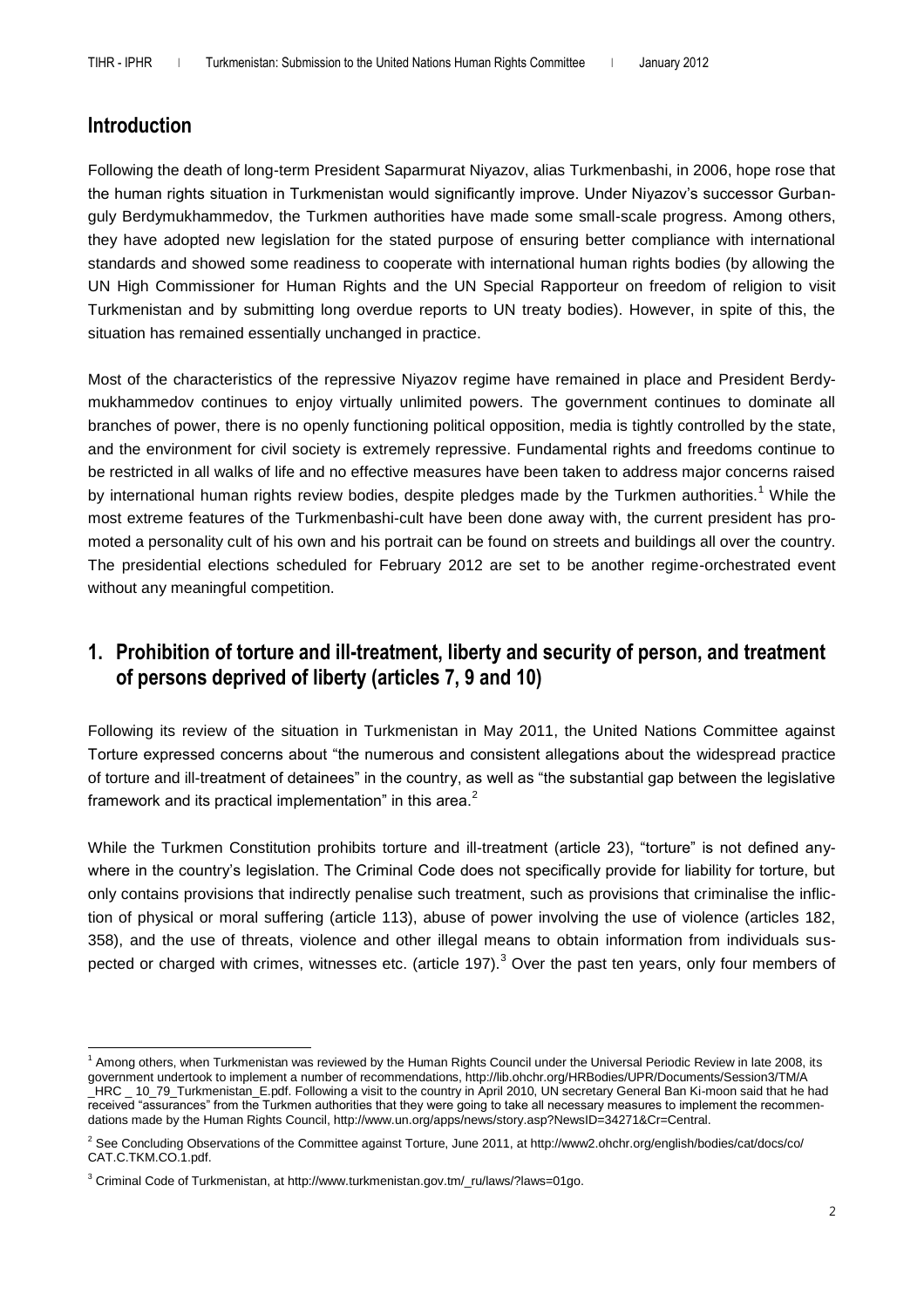law enforcement services are known to have been charged and convicted under Criminal Code article 182,<sup>4</sup> where the penalties foreseen range from fines to imprisonment of up to eight years.

The Turkmen government has denied the International Committee of the Red Cross and Crescent (ICRC) access to the country's prisons and detention facilities, despite its undertaking to allow it regular access.<sup>5</sup> As other independent observers are also denied access to the country's prisons and detention facilities, it is extremely difficult to obtain information about the conditions in these places. However, with the help of their contacts inside of Turkmenistan, TIHR and the Netherlands-based Turkmenistan's Independent Lawyer Association (TILA) have been able to gain a picture of the situation. A 2010 report published by the two organisations documented the findings of monitoring undertaken by TILA of four prisons, one detention facility where newly convicted individuals are held prior to being transferred to prison colonies, as well as several temporary accommodation centres where detainees are held prior to trial.<sup>6</sup>

The monitoring showed that those held in pre-trial detention facilities are particularly vulnerable to illtreatment. Pursuant to the Criminal Procedure Code, a person may be detained for 72 hours without charge. During this period, detainees are frequently held in solitary confinement, denied access to a lawyer and subjected to torture and ill-treatment in an attempt to force them to "confess".<sup>7</sup> Deaths in detention centres due to torture have been reported; only in some cases the perpetrators are known to have been held accountable.<sup>8</sup> (On this issue, see also the case of Ogulsapar Muradova in the section on civil society activists below).

Many detainees refrain from filing complaints about torture or ill-treatment out of fear of repercussions.<sup>9</sup> There is also no independent body that examines torture complaints.<sup>10</sup> Courts, as a rule, ignore torture allegations made by defendants. Moreover, they readily accept as evidence statements made under duress and hand down convictions on such grounds, even if the Turkmen Constitution (article 45) prohibits evidence obtained through "psychological or physical pressure" or other "illegal" methods.<sup>11</sup> The situation is further aggravated by the fact that the country's judiciary lacks independence and that courts often consider the cases before them in a perfunctory fashion and in serious violation of procedural requirements.<sup>12</sup>

The monitoring results reported by TILA and TIHR further show that prison conditions remain deplorable. A major problem is overcrowding, with the number of prisoners considerably exceeding the official maximum capacity of prisons. In late 2009 there were more than 25,000 prisoners in the country, which was more than

 $\overline{a}$ <sup>4</sup> *Compliance with the Convention against Torture and other Cruel, Inhuman or Degrading Treatment or Punishment*. Alternative NGO Report to the Committee against Torture by TIHR, ILA, FIDH, 2011, p. 9, http://www2.ohchr.org/english/bodies/cat/docs/ngos /TIHR\_ILA\_FIDH\_Turkmenistan\_CAT46.pdf.

<sup>5</sup> UN Human Rights Council Resolution XX/YY/ZZ, 6 January 2009.

<sup>6</sup> TIHR and ILA, *Turkmenistan's Penitentiary Facilities*, February 2010, http://archive.chrono-tm.org/uploaded/1266867677.pdf.

<sup>7</sup> *Ibid*.

<sup>8</sup> *Ibid*.

<sup>9</sup> *Ibid*.

<sup>&</sup>lt;sup>10</sup> Compliance with the Convention against Torture and other Cruel, Inhuman or Degrading Treatment or Punishment. Alternative NGO Report to the Committee against Torture by TIHR, ILA, FIDH, 2011, p. 16, http://www2.ohchr.org/english/bodies/cat/docs/ngos/TIHR \_ILA\_ FIDH\_Turkmenistan\_CAT46.pdf.

<sup>&</sup>lt;sup>11</sup> TIHR New release 4 January 2012, http://www.chrono-tm.org/2012/01/zakonyi-i-realii/.

<sup>&</sup>lt;sup>12</sup> Compliance with the Convention against Torture and other Cruel, Inhuman or Degrading Treatment or Punishment. Alternative NGO Report to the Committee against Torture by TIHR, ILA, FIDH, 2011, p. 16, http://www2.ohchr.org/english/bodies/cat/docs/ngos/TIHR \_ILA\_ FIDH\_Turkmenistan\_CAT46.pdf.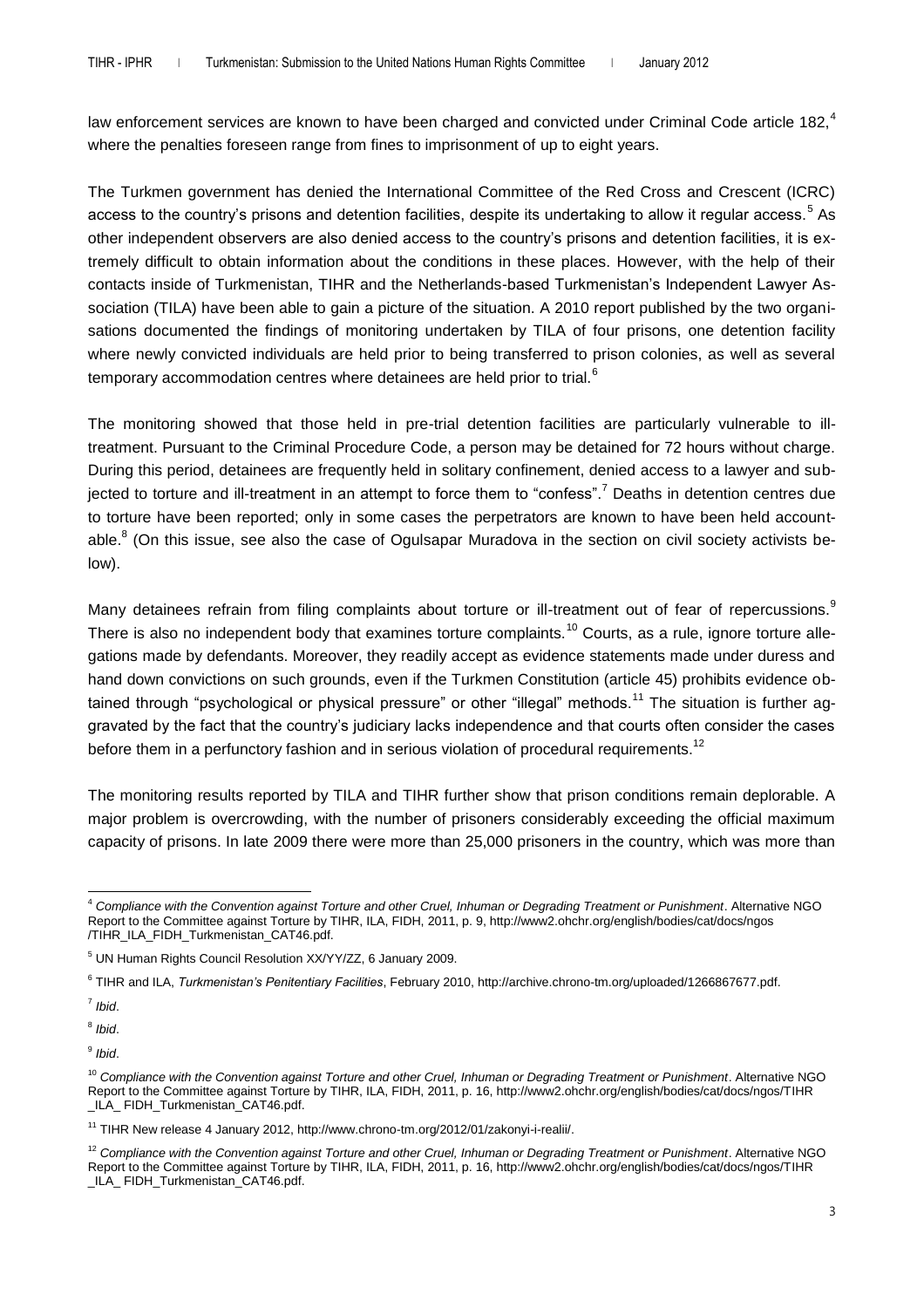three times the official capacity of all prison institutions combined. This forces prisoners to take turns in sleeping and to stand in line in order to use the toilet.<sup>13</sup>

Other common problems in the prison institutions monitored include insanitary conditions and lack of basic hygiene products, as well as small food rations resulting in malnutrition and undernourishment. In these conditions, where inmates diagnosed with TB, skin and other diseases are typically held together with healthy detainees, diseases easily spread. Due to a shortage of medical staff and medicine, diseases are not adequately treated and death rates are high. Although prisoners are allowed to receive food and medical supplies from outside the prison, not all prisoners have relatives who are able to assist them in this regard. In some cases, extreme climate conditions at the prison location further exacerbate the situation.<sup>14</sup>

The "special regime" colony based in the city of Seydi accommodates prisoners who have been designated as posing a special danger to society (who include religious prisoners15). Although the official capacity of the colony is a maximum of 700 people, currently more than 2,300 inmates live there. The colony is located in the desert where temperatures can fall below minus 20 degrees Celsius in winter and rise up to 50 degrees in summer. The overpopulation, the extreme climate, inadequate food and hygiene conditions, as well as the fact that the sick and healthy are being held together, has resulted in a high death rate among prisoners (an estimated 5%).<sup>16</sup>

Corruption is rampant in the prison system and there are reports indicating that relatives of inmates sometimes are required to pay bribes of up to several hundred US dollars in order to visit their imprisoned loved ones, hand over parcels to them or help them in other ways (e.g. to get a job in prison).<sup>17</sup>

The use of physical abuse and psychological pressure against inmates was reported in all the prison institutions monitored by TILA. Commonly used methods of torture and cruel treatment include forcing prisoners to stand in line for hours on end, beatings, electrocution, rape and deprivation of sleep and food. Individuals without any prior conviction who have just arrived to prison are particularly vulnerable to torture, both by prison wards and fellow inmates who act with the consent or at the order of prison officials. Juvenile inmates are held together with adult prisoners.<sup>18</sup>

Conditions with respect to childbirth in prisons are most disturbing. For example, the Dashoguz women's prison colony lacks a gynaecologist or other specialist. Pregnant women are brought to the city hospital only if they cannot give birth on their own. Transportation is often slow, and as a result many pregnant women have died before reaching hospital.<sup>19</sup> According to a report of the Norwegian Helsinki Committee, women in labour were handcuffed to bed while delivering children.<sup>20</sup>

 $\overline{a}$ 

<sup>13</sup> TIHR and ILA, *Turkmenistan's Penitentiary Facilities*, February 2010, http://archive.chrono-tm.org/uploaded/1266867677.pdf. <sup>14</sup> *Ibid*.

<sup>&</sup>lt;sup>15</sup> See Forum 18, "Eleven religious prisoners of conscience in one camp", 29 May 2011, http://www.forum18.org/Archive.php?article\_ id=1566.

<sup>&</sup>lt;sup>16</sup> TIHR news release 4 January 2011, www.chrono-tm.org/2012/01/osobo-opasnyie.

<sup>17</sup> TIHR and ILA, *Turkmenistan's Penitentiary Facilities*, February 2010, http://archive.chrono-tm.org/uploaded/1266867677.pdf.

<sup>18</sup> *Ibid*.

<sup>19</sup> *Ibid*.

<sup>20</sup> Norwegian Helsinki Committee, *Turkmenistan: Dashoguz women's prison colony*, 2011, http://nhc.no/filestore/Publikasjoner /Rapporter/2011/ Rapport\_1\_11.PDF.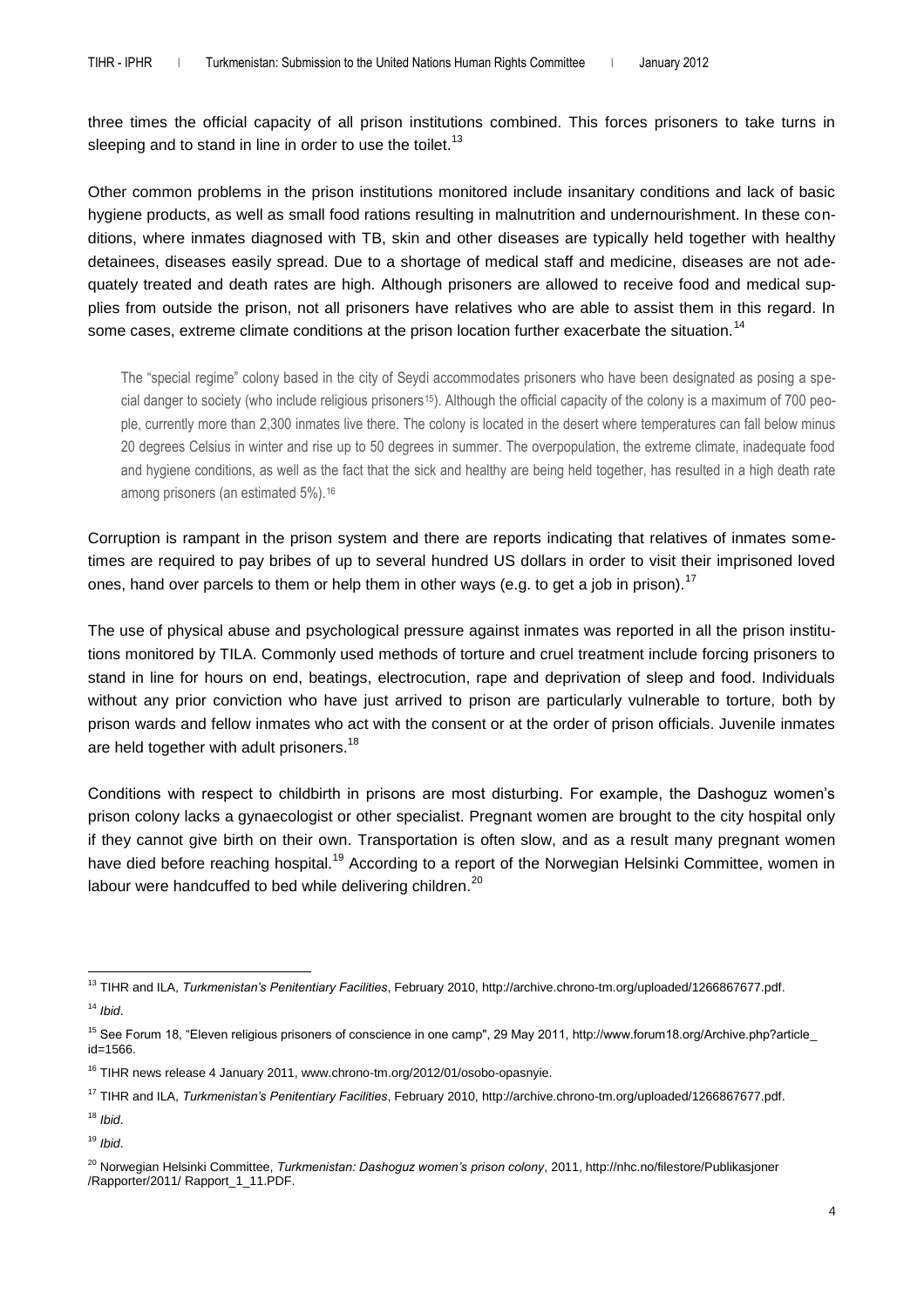In some instances, the whereabouts of individuals who have been sentenced to imprisonment remain unknown, even to their relatives. Among the victims of such enforced disappearances are former Minister of Foreign Affairs Boris Shikhmuradov, and numerous other individuals who were convicted and sentenced to lengthy prison terms after the purported assassination attempt against late President Saparmurad Niyazov in November 2002.<sup>21</sup>

#### **RECOMMENDATIONS**

The Human Rights Committee should call on the Turkmen authorities to:

- Take effective measures to implement the recommendations made by the Committee against Torture with the aim of eradicating torture and ill-treatment and eliminating impunity for such treatment. Key measures include:
	- ensuring that the country's legislation specifically penalises torture and ill-treatment and provides for appropriate penalties for such offences;
	- affording detainees access to a lawyer and other fundamental legal safeguards from the very outset of their detention;
	- ensuring that an independent body carries out prompt, thorough and impartial investigations into allegations of torture or ill-treatment, alleged cases of enforced disappearances in detention, as well as all incidents of death in custody, and that perpetrators of abuse are punished;
	- ensuring that evidence obtained by torture may not be invoked as evidence in legal proceedings, and reviewing convictions based solely on confessions;
	- bringing conditions in prisons and places of detention in line with relevant international standards;
	- establishing a national system of independent and regular monitoring of places of detention, and granting the ICRC access to all detention facilities in the country.

### **2. Freedom of movement (article 12, as well as articles 17, 19, 21, 22)**

Freedom of movement is seriously limited in Turkmenistan, both with respect to movement inside of the country and movement across its borders.

The system of mandatory registration at the place of residence remains in force, which means, in practice, that residents cannot legally reside, work, use public health care services, etc. outside the city or settlement where they are registered. At the same time, it is very difficult to change the place of registration.

In a common practice, travel bans are used against individuals who are considered "disloyal" to the regime, as well as their family members as a means of punishing and putting pressure on them. Travel bans are not only applied to people who live in Turkmenistan, but also to Turkmen who reside abroad and their relatives and acquaintances in the country. For years TIHR has been receiving reports about unofficial "black lists" containing the names of individuals who are subject to travel bans. New reports surfaced in 2010 about a secret presidential decree listing more than 37,000 individuals who are not allowed to either leave or enter

 $\overline{a}$ <sup>21</sup> TIHR and ILA, *Turkmenistan's Penitentiary Facilities*, February 2010, http://archive.chrono-tm.org/uploaded/1266867677.pdf.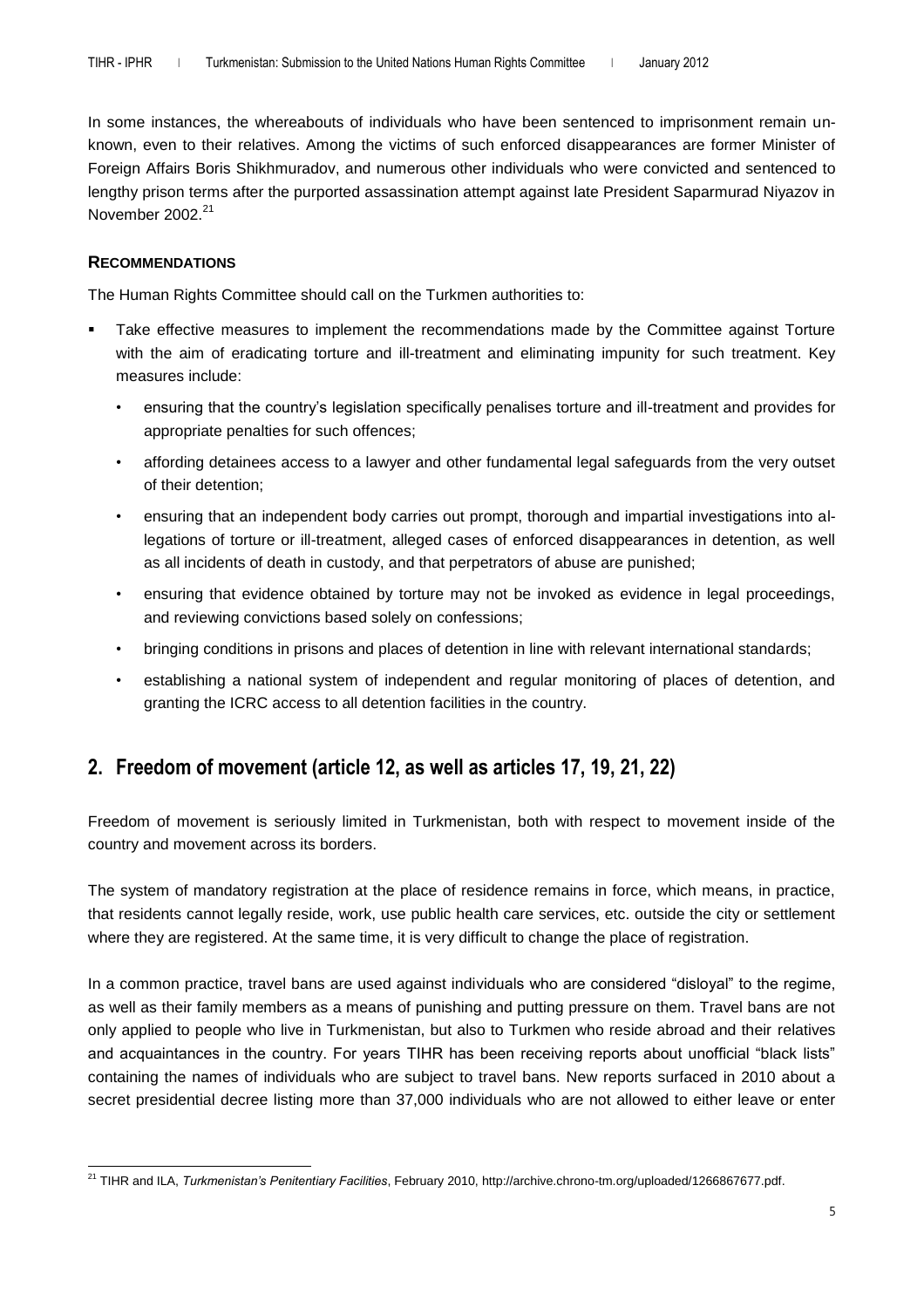Turkmenistan.<sup>22</sup> Among those named in this document were Turkmen political opposition figures, civil society activists, journalists and religious leaders. Foreigners from a wide range of countries and representatives of international human rights organisations were also banned from entering Turkmenistan. TIHR has received information about numerous cases where civil society activists and others have been stopped at the border and refused the right to travel abroad. $^{23}$ 

On several occasions in recent years, Turkmen students enrolled at educational institutions abroad have faced restrictions on their right of movement. Following the summer break in 2009 some 150 students at the Bishkek-based American University of Central Asia were prevented from leaving the country to resume their studies. They were only allowed to leave after more than six months, as a result of international pressure.<sup>24</sup> In August 2011 students at higher educational institutions in Tajikistan, where more than 1,000 Turkmen are enrolled, were barred from returning to this country after spending their summer holidays in Turkmenistan. They were stopped at the border and sent back without explanation.<sup>25</sup> Some of those stopped were allowed to leave the country in October.<sup>26</sup>

Families with members studying or working abroad have been contacted by representatives of the authorities and asked to provide detailed information on the whereabouts and activities of their relatives.<sup>27</sup> An intimidation campaign has been carried out to discourage high school students from applying for educational exchange programs sponsored by the US government.<sup>28</sup> As a result, the number of high school students applying for participation in such programs has decreased considerably. In early 2012, only about 120 students participated in the first round of the selection process, compared to several hundred applicants in previous years.<sup>29</sup> In what appeared to be an attempt to prevent potential applicants from participating in the screening process, local authorities organised school competitions in English on the same days.<sup>30</sup>

The 2008 Constitution bans dual citizenship. Individuals holding dual Turkmen-Russian citizenships have been pressured to give up their Russian citizenship and warned that they will not be allowed to re-enter Turkmenistan if they relinquish their Turkmen citizenship. Thousands of people obtained duel Turkmen-Russian citizenships under a 1993 bilateral agreement, which the Turkmen government later unilaterally rescinded.<sup>31</sup> In December 2011, TIHR was informed that Turkmen airlines had begun informing passengers that, as of mid-2013, tickets for travel abroad will only be sold to individuals possessing new generation Turkmen passports. This regulation will directly affect individuals holding dual Turkmen-Russian citizenships

 $\overline{a}$ 

<sup>30</sup> *Ibid*.

 $^{22}$  Fergana.ru: "Президент запретил въезд и выезд из страны людей, внесенных в «черный список", 29 July 2010, www.fergananews.com/news.php?id=15276&mode=snews, and "Blacklist Reportedly Circulated of Undesirables in Turkmenistan", 1 August 2010, http:/[/www.eurasianet.org/node/61649.](http://www.eurasianet.org/node/61649)

<sup>&</sup>lt;sup>23</sup> For examples see TIHR, Submission to the 102nd Session of the UN Human Rights Committee (11-29 July 2011) in view of the adoption of a list of issues for the review of Turkmenistan, http://archive.chrono-tm.org/en/?id=1682, as well section 5 of the current document.

<sup>&</sup>lt;sup>24</sup> For more details see TIHR, Submission to the 102nd Session of the UN Human Rights Committee (11-29 July 2011) in view of the adoption of a list of issues for the review of Turkmenistan, at http://archive.chrono-tm.org/en/?id=1682.

 $^{25}$  TIHR news release 12 September 2011, http://www.chrono-tm.org/en/archives/58.

<sup>&</sup>lt;sup>26</sup> TIHR news release 1 October 2011, http://www.chrono-tm.org/en/archives/139.

 $27$  For more details see TIHR. Submission to the 102nd Session of the UN Human Rights Committee (11-29 July 2011) in view of the adoption of a list of issues for the review of Turkmenistan, at http://archive.chrono-tm.org/en/?id=1682.

<sup>28</sup> *Ibid*.

<sup>&</sup>lt;sup>29</sup> TIHR news release 13 January 2012, http://www.chrono-tm.org/en/archives/307.

<sup>&</sup>lt;sup>31</sup> For more details see TIHR, Submission to the 102nd Session of the UN Human Rights Committee (11-29 July 2011) in view of the adoption of a list of issues for the review of Turkmenistan, at http://archive.chrono-tm.org/en/?id=1682.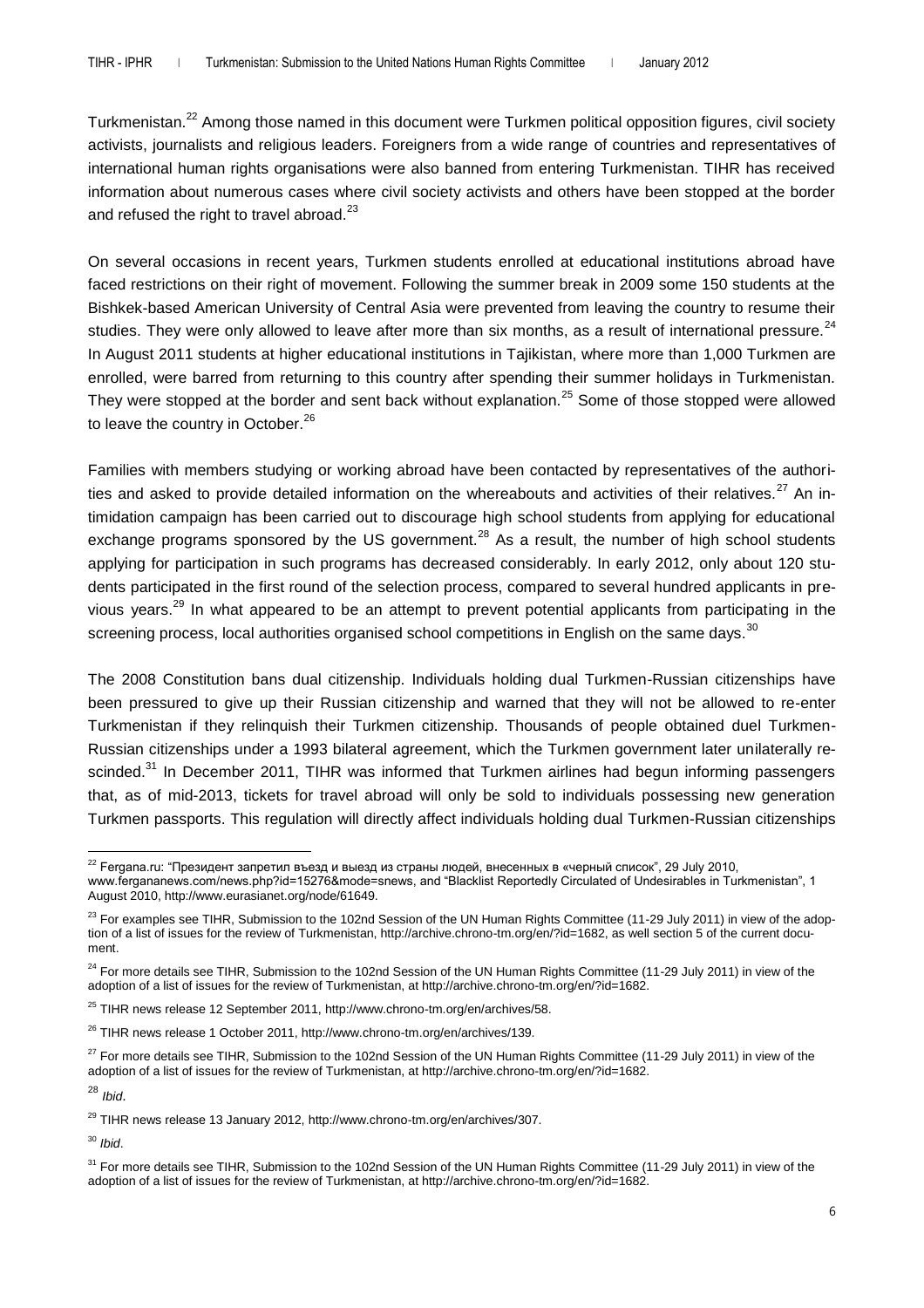who have been denied new Turkmen passports on different pretexts and will thus be left with only their Russian passports once their current Turkmen ones expire.<sup>32</sup> TIHR has also received reports about efforts to identify and single out government officials holding dual citizenships as "untrustworthy". Five staff members of the General Prosecutor's office were dismissed in September 2011 after it was revealed that they had Russian citizenship in addition to Turkmen.<sup>33</sup>

#### **RECOMMENDATIONS**

The Human Rights Committee should call on the Turkmen authorities to:

- Abolish the system of mandatory registration at the place of residence;
- Put an end to the practice of subjecting civil society activists, journalists and others to travel bans and refrain from arbitrary restrictions on the right to travel abroad of anyone;
- Respect the rights of individuals who have obtained dual Turkmen-Russian citizenships under the 1993 bilateral agreement with Russia.

### **3. Freedom of expression (article 19)**

Freedom of expression is seriously limited in Turkmenistan as the authorities exercise monopoly on the distribution of information and try to silence those who question "approved" information.

Turkmen authorities tightly control the country's state-run media, which are used as outlets for ideological propaganda and expected to report uncritically about "achievements" and "successes" of official policies. High-ranking media executives are appointed directly by the president, with loyalty to the regime being a main criterion for appointment.<sup>34</sup> There are no independent newspapers or television or radio channels and it remains impossible for media to operate outside of state control. Reporters Without Borders has ranked Turkmenistan as the third most hostile country with regard to press freedom in the world.<sup>35</sup>

A first privately owned newspaper, Rysgal (Welfare), began publication in September 2010. However, while the creation of this business-related weekly was portrayed as an example of "successful democratic transition", it cannot be described as an independent publication.<sup>36</sup> It was established by the Union of Industrialists and Entrepreneurs at the president's "instruction",<sup>37</sup> contains semi-official information and does not give any voice to individual Union members. In early 2011, the chief-editor was replaced in a manner similar to that in which arbitrary appointments and dismissals are often carried out in state media and other state institutions.<sup>38</sup>

 $\overline{a}$  $32$  TIHR news release 4 December 2011, http://www.chrono-tm.org/2011/12/reshajte-sami/.

<sup>&</sup>lt;sup>33</sup> TIHR news release 27 September 2011, http://www.chrono-tm.org/en/archives/91.

<sup>34</sup> TIHR, *Report on the state of freedom of mass media, freedom of speech and free access to information in Turkmenistan*, September 2008, p.5, http://archive.chrono-tm.org/uploaded/1261840123.pdf.

<sup>&</sup>lt;sup>35</sup> Reporters Without Borders, Press Freedom Index 2010, http://en.rsf.org/press-freedom-index-2010,1034.html.

<sup>36</sup> TIHR news release 9 February 2011, http://www.chrono-tm.org/2011/02/redaktor-sdelal-svoe-delo-redaktor-mo/.

<sup>37 &</sup>quot;Turkmenistan's Union of Entrepreneurs issued first private newspaper", 18 September 2009, http://www.turkmenistan.ru/?page\_id= 3&lang\_id=en&elem\_id=17854&type=event&sort=date\_desc.

<sup>38</sup> TIHR news release 9 February 2011, http://www.chrono-tm.org/2011/02/redaktor-sdelal-svoe-delo-redaktor-mo/.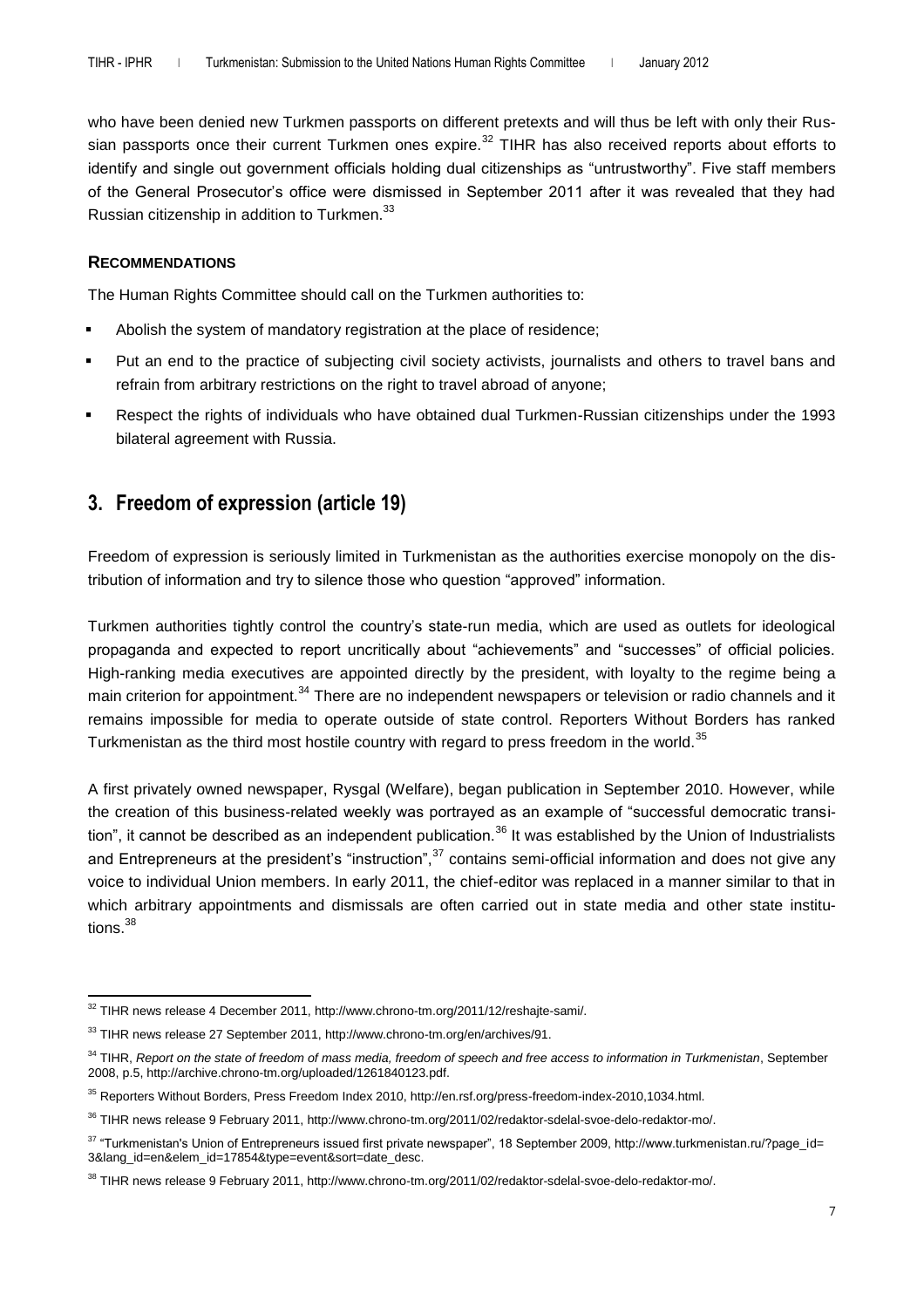Freelance journalists are not recognised by Turkmen legislation, and government officials are prohibited from speaking to them.<sup>39</sup> The few local journalists who contribute to independent foreign media, such as the Turkmen service of Radio Free Europe/Radio Liberty, face intimidation and harassment, as do other members of civil society who are perceived as challenging the official line (see more in section 5 on repression of civil society). Representatives of foreign information agencies must be accredited by the Ministry of Justice in order to be able to work legally in the country. Accredited correspondents have reported being requested to submit texts to Turkmen authorities for review prior to publication under the threat that they may otherwise lose their accreditation.<sup>40</sup> The import and distribution of foreign newspapers and journals remain seriously restricted and only government entities are allowed to subscribe to such publications.<sup>41</sup>

Television, being the most popular form of mass media, remains a main tool of state propaganda. While satellite antennas offer a limited opportunity to obtain alternative information (with the most popular satellite channels being Turkish and Russian ones dominated by entertainment programs), they have also come under attack. In the summer of 2011, President Berdymukhammedov ordered that private satellite dishes be dismantled in Ashgabat, arguing that they "spoil" the city's architecture and skyline. A similar campaign was initiated already in 2008, but eventually died down that time. $42$ 

In December 2010 the Turkmen authorities refused to renew the license of the only foreign mobile service company operating in Turkmenistan, the Russian MTS, without stating any clear reasons. As a result, the state-owned Altyn Asyr company gained monopoly in the cell phone market and more than two million mobile phone users were left without service. Many of the former MTS clients still remain without access to mobile phone services, as Altyn Asyr has not been able to accommodate them all. Additionally, it is almost impossible for foreigners to obtain a Turkmen SIM card from Altyn Asyr, as a Turkmen passport is required for registration.

Turkmenistan is one of the most hostile countries for internet users in the world. While President Berdymukhammedov has taken some steps to open up Turkmenistan to the World Wide Web, internet use remains heavily regulated in the country. The internet is still available only to a small fraction of the population and the only existing internet provider, Turkmen Telecom, offers a highly censored version of the internet. All online activities in internet cafes are recorded, while rates for private internet connections remain excessively high. $43$ 

Foreign websites that publish independent and critical information about developments in Turkmenistan are blocked in the country. Among these websites are sites related to the exile Turkmen opposition, news sites covering Turkmenistan such as gundogar.org and ferghana.ru, as well as the website of TIHR, chronotm.org. Social networking sites are unavailable and email correspondence is monitored and censored.

 $\overline{a}$ 

<sup>&</sup>lt;sup>39</sup> TIHR, Report on the state of freedom of mass media, freedom of speech and free access to information in Turkmenistan, September 2008, p. 9, http://archive.chrono-tm.org/uploaded/1261840123.pdf.

<sup>40</sup> *Ibid*., p. 9.

<sup>41</sup> *Ibid*., p. 10.

 $42$  TIHR news release 12 September 2011, www.chrono-tm.org/2011/09/kochuyushhie-tarelki.

<sup>43</sup> See the chapter on Turkmenistan in IPHR, TIHR and partners, *Central Asia: Censorship and Control of the Internet and Other New Media*, November 2011, http://www.iphronline.org/news.html?73.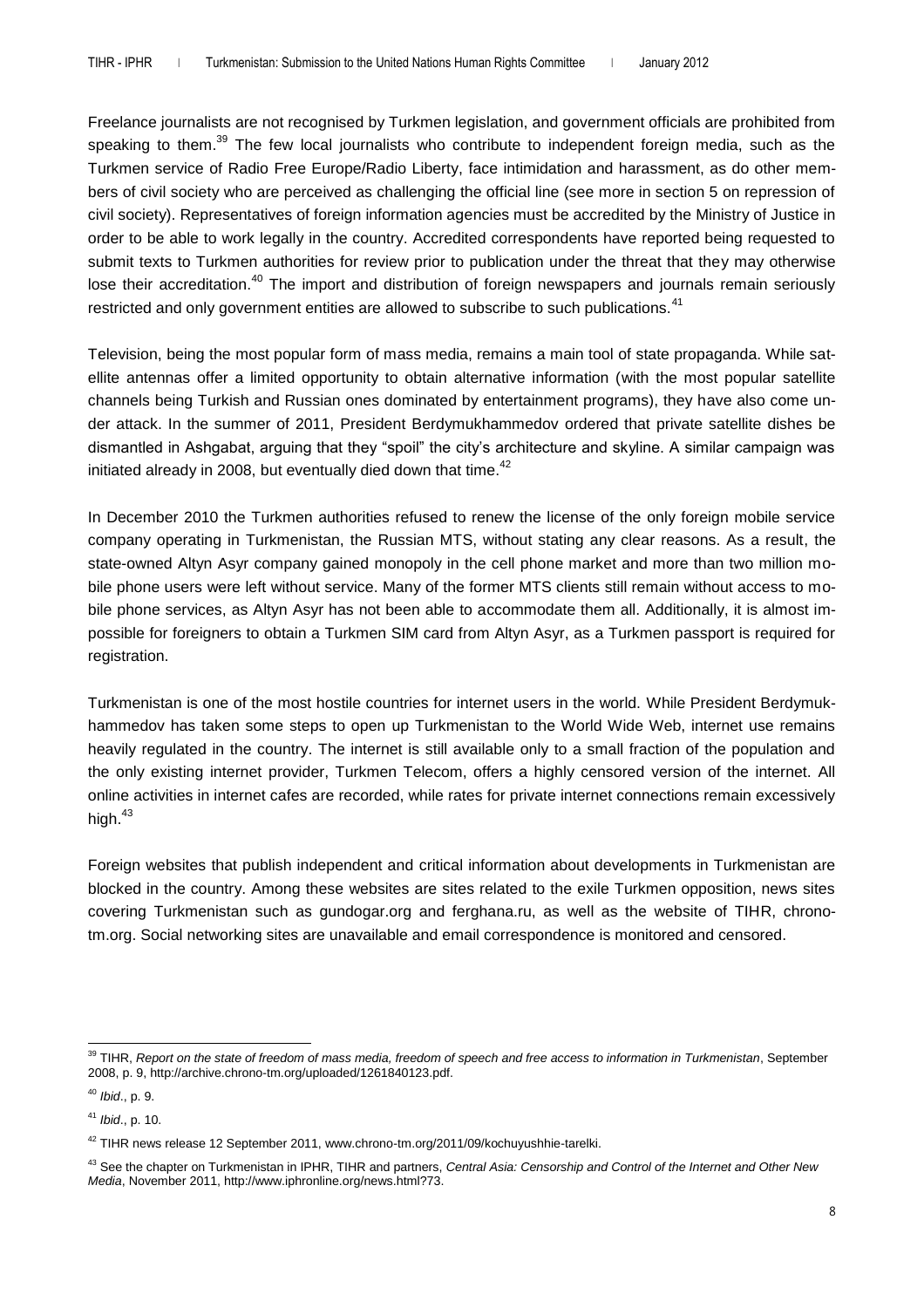Using its control over the country's media, the Turkmen authorities restrict access to information of public interest. In July 2011, the authorities tried to cover up the explosions at an ammunition depot, which resulted in numerous deaths and widespread damage and destruction. No reports about these events were allowed in state media until several days later. However, the government's information monopoly was challenged when Turkmen citizens used their cell phones and internet connections to communicate information about the explosions to the outside world. TIHR published a series of stories on its website on the basis of firsthand information from inside the country. The Turkmen authorities responded by denouncing this information as "slanderous" and tried to track down individuals who had reported on the explosions. The website of TIHR was hacked.<sup>44</sup>

#### **RECOMMENDATIONS**

The Human Rights Committee should call on the Turkmen authorities to:

- Abolish excessive control of the work of media (including foreign media) and refrain from using state media as tools of ideological propaganda;
- Promote the growth of privately owned media and ensure that such media can operate independently of the state;
- Protect residents' right to seek and receive information from outside Turkmenistan by putting an end to measures that restrict the use of satellite channels, access to foreign newspapers, as well as access to foreign websites that report on developments in Turkmenistan;
- Take effective measures to promote universal access to the internet and allow foreign telecommunications companies to operate in the country as a means to stimulate market competitiveness and improve services;
- Stop conducting systematic monitoring of internet use and refrain from intimidation and harassment of individuals who are suspected of using internet resources to communicate information to the outside world.

### **4. Freedom of assembly and association (articles 21 and 22)**

The Turkmen Constitution guarantees the right to freedom of assembly "in the order established by law" (article 29), as well as the right "to form political parties and other public associations operating within the framework of the Constitution and national laws" (article 30). These rights are, however, seriously restricted.

There is currently no special law regulating the conduct of assemblies in the country. In practice the threat of reprisal by the authorities is so high that hardly anyone dares to attempt to stage public protests on political, social or other issues.

On 8 June 2011, a rare public protest was organised in the capital Ashgabat. A group of about 50 people assembled near the hotel "Oguzkent" to protest against the demolition of apartment houses in connection with the construction of a new motorway. Police promptly dispersed the rally and, according to information obtained by TIHR, later arrested four women accused of or-

 $\overline{a}$ <sup>44</sup> See the chapter on Turkmenistan in IPHR, TIHR and partners, *Central Asia: Censorship and Control of the Internet and Other New Media*, November 2011, http://www.iphronline.org/news.html?73.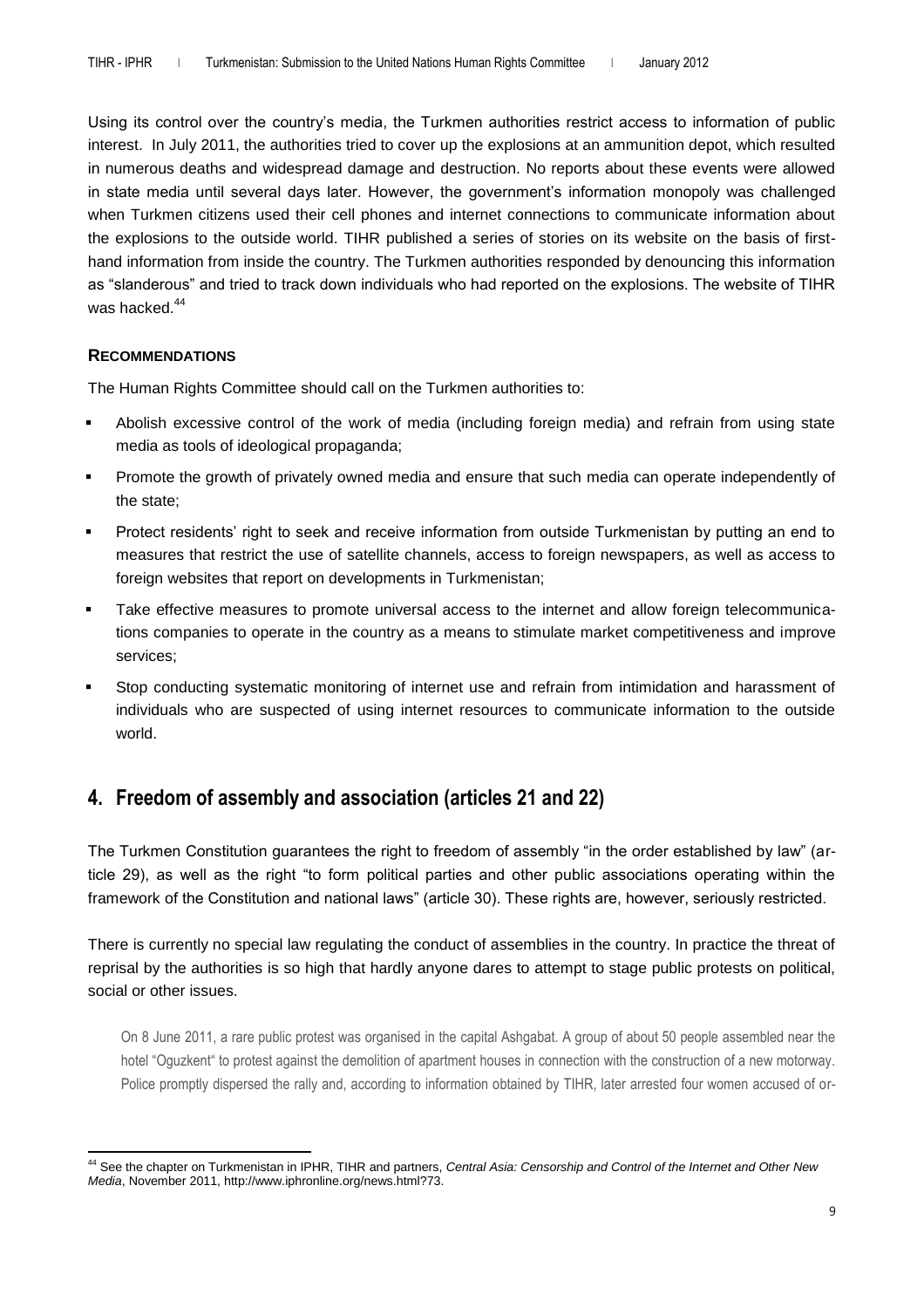ganising it.<sup>45</sup> TIHR has not succeeded in finding out the names of these women or information about what happened to them following their arrest.

The Turkmen Law on Public Associations, which was adopted in 2003,<sup>46</sup> is highly restrictive in many respects. Among others, it establishes strict registration requirements, imposes onerous reporting obligations on associations, grants authorities broad powers to monitor and oversee the activities of associations and provides for harsh penalties for violations of the law.<sup>47</sup>

According to official information, less than 100 public associations are currently registered in the country. Most of these associations are government-controlled so-called GONGOs, while others work mainly on nonsensitive issues, such as youth, cultural or sport programs.<sup>48</sup> Independent civil society groups that have attempted to register have had their applications returned on various pretexts, e.g. for having used the "wrong" wording or for failing to provide additional information that is not required by law.<sup>49</sup> Independent international human rights NGOs have been denied access to the country.

In December 2011, a decision was made to dissolve the Galkynysh ("Revival") movement, which has served as an umbrella for state-controlled public associations under the president's chairmanship. President Berdymukhammedov stated that the movement had "fulfilled all the tasks posed before it at the current stage of state and social development of the country".<sup>50</sup> This decision is, however, not expected to have any practical impact as the associations that formed part of it remain under government control.

With the only existing political party being the pro-presidential Democratic Party of Turkmenistan, separate legislation on political parties has been lacking until recently. A Law on Political Parties was adopted only in January 2012.<sup>51</sup> This step came after President Berdymukhammedov publicly expressed support for a multiparty system on several occasions, while saying, however, that he thinks it will be sufficient to have two parties that are "supported by citizens" and warning against the "proliferation of parties".<sup>52</sup>

The Law on Political Parties provides, among others, that a party must have at least 10,000 members and its leadership and management bodies must be located on the territory of Turkmenistan. Parties established on national or religious grounds are prohibited, as are parties that "advocate racial, national or religious hatred" or "threaten the health or moral standards of the people". Parties must apply to the Ministry of Justice in order to be officially registered. Registration may be denied, inter alia, if party statutes are found to violate Turkmen legislation. The activities of a registered party may likewise be suspended or terminated by court if they are considered to be contrary to legislation in force. According to the law, political parties may take part in elections if they were registered prior to the decision to hold those elections. In other words, the law is not applicable to the presidential elections scheduled for February this year.

 $\overline{a}$ <sup>45</sup> TIHR, "Rally organizers detained", 23 June 2011, http://archive.chronotm.org/en/?id=1703.

<sup>&</sup>lt;sup>46</sup> An unofficial English translation of the law is available at http://www.legislationline.org/topics/country/51/topic/1.

<sup>&</sup>lt;sup>47</sup> For more details, see TIHR, Submission to the 102nd Session of the UN Human Rights Committee (11-29 July 2011) in view of the adoption of a list of issues for the review of Turkmenistan, at http://archive.chrono-tm.org/en/?id=1682.

<sup>48</sup> *Ibid*.

<sup>&</sup>lt;sup>49</sup> For more details, see TIHR, Submission to the 102nd Session of the UN Human Rights Committee (11-29 July 2011) in view of the adoption of a list of issues for the review of Turkmenistan, at http://archive.chrono-tm.org/en/?id=1682.

<sup>50</sup> "National Movement "Galkynysh" ceased to exist", 16 December 2011, www.turkmenistan.ru/en/articles/15711.html.

<sup>51</sup> Law on Political Parties published in *Neytralni Turkmenistan* (in Russian), 13 January 2012.

<sup>&</sup>lt;sup>52</sup> News Central Asia, "Reality Check: Opposition participation in presidential elections of Turkmenistan", 11 July 2011, http://newscentralasia.net/2011/07/11/reality-check-opposition-participation-in-presidential-elections-of-turkmenistan/.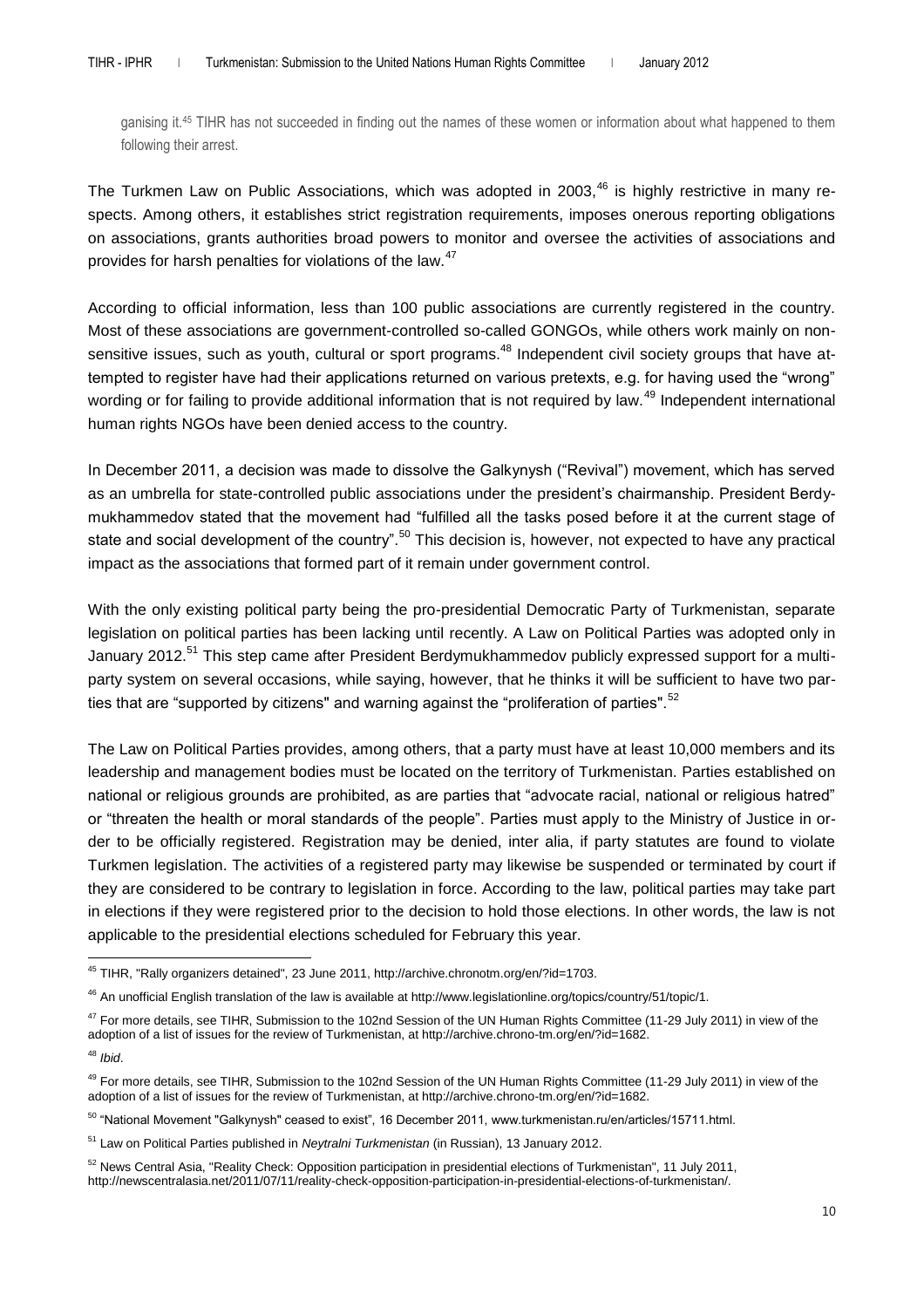While the new law establishes a legal foundation for political parties, the possible emergence of one or even several new parties is not likely to result in any real improvement of opportunities for political participation unless these parties are able to operate independently of the authorities. Moreover, effective measures are needed to address broader problems undermining political participation and competition in the country and to ensure separation of powers, open political debate, as well as the conduct of free and fair elections. (See also section 6 on the right to participate in public life).

#### **RECOMMENDATIONS**

The Human Rights Committee should call on the Turkmen authorities to:

- Adopt legislation on the conduct of assemblies that is consistent with international human rights standards and refrain from suppressing and punishing the participants in peaceful public protest actions;
- Abolish the prohibition on unregistered NGO activities and ensure that independent NGOs that so wish may obtain legal status in a fair and transparent process and carry out their activities without undue interference by authorities;
- Ensure that the new Law on Political Parties is implemented in a way that allows political parties independent from current state structures to obtain registration and operate freely in the country.

(See also the recommendations in the two following sections).

### **5. Repression of civil society (articles 19, 21, 22, and articles 12, 14, 17)**

Journalists, civil society activists and other members of civil society who openly address problems existing in Turkmen society face intimidation and harassment by security services, e.g. by being held under surveillance, summoned for interrogation, banned from traveling abroad, and arrested, charged and convicted on politically motivated grounds. Relatives and friends of "inconvenient" civil society members, including activists in exile, are also singled out for repressive measures. Moreover, exile activists themselves have been subject to intimidation and the Turkmen government has tried to prevent such activists from participating in international human rights conferences.<sup>53</sup>

Journalists and human rights defenders Annakurban Amanklychev and Sapardurdy Khadziyev, who were sentenced to seven years in prison on trumped-up charges in 2006, remain imprisoned. There has been no independent investigation into the death in detention of their colleague Ogulsapar Muradova, who was arrested together with them.<sup>54</sup> A number of recent examples of persecution of civil society members are described below:

On 13 May 2011, Bisengul Begdesenov, a Kazakh community leader living in Ashgabat, was given a suspended prison sentence of five years on fraud and bribery charges. His relatives and colleagues believed that he was punished for his civic engagement on behalf of fellow Kazakhs. He has made numerous attempts to establish a Kazakh cultural centre in Turkmenistan. Before Begdenesov was arrested, his apartment was searched without a warrant and his computer and documents were

 $\overline{a}$ 53 For more details, see TIHR, Submission to the 102nd Session of the UN Human Rights Committee (11-29 July 2011) in view of the adoption of a list of issues for the review of Turkmenistan, at http://archive.chrono-tm.org/en/?id=1682.

<sup>54</sup> See open letter to the European Commission from a group of NGOs, 12 January 2011, http://app.moogo.com/files/iphr.moogo.com/ Press\_release\_/turkmenistan\_barroso\_12\_january\_2011.pdf.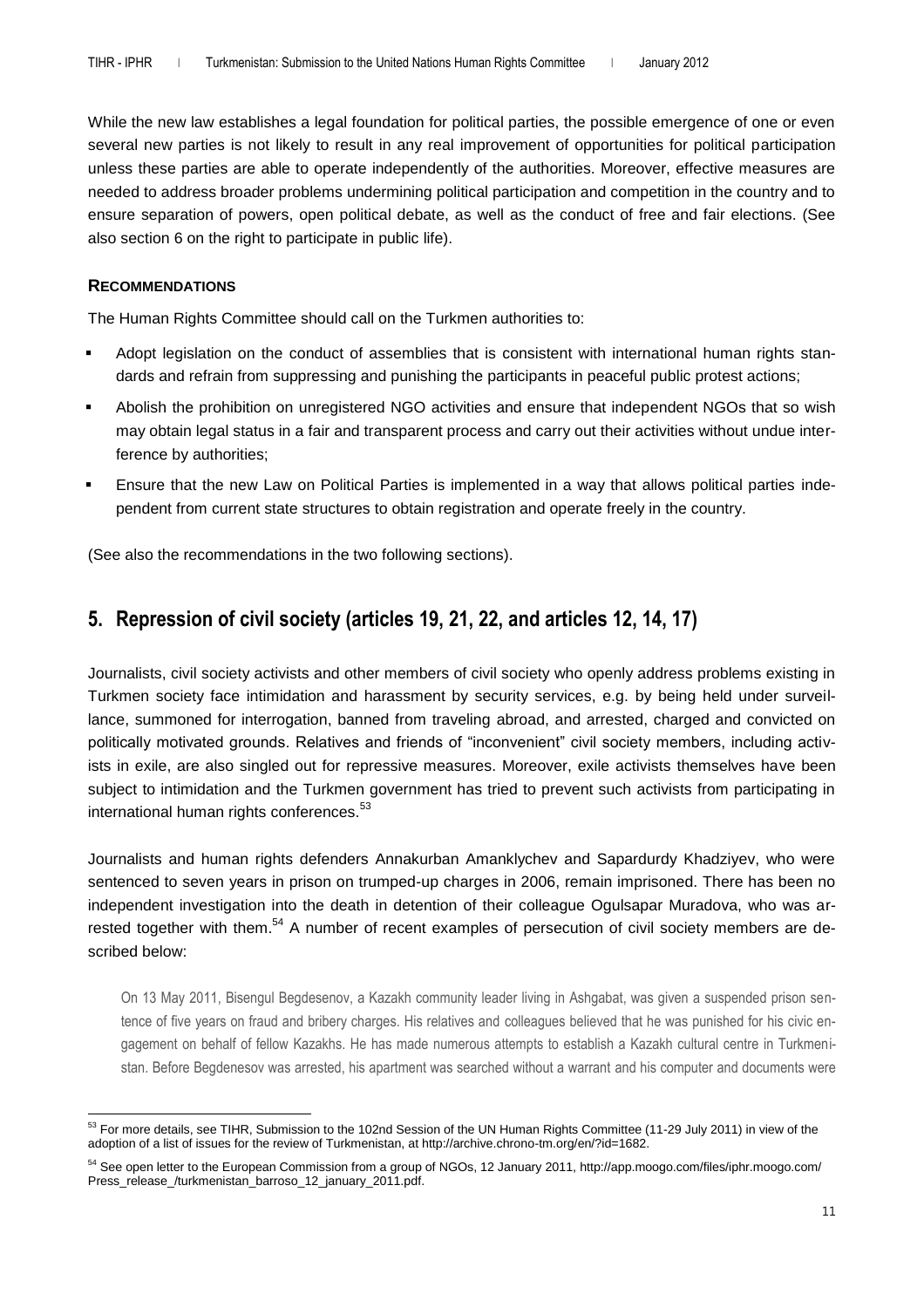confiscated. Although Turkmen law allows individuals with suspended sentences to leave the country for short periods of time, Begdesenov was denied permission to leave the country when he wanted to travel to Almaty in December 2011.<sup>55</sup>

TIHR's website was subject to an invasive cyber attack on 18 July 2011 after it published a series of stories that challenged the Turkmen government's account of the explosions at a weapons depot in the city of Abadan. These reports were used by many foreign media outlets in their coverage of the Abadan events, while denounced by Turkmen authorities. As a result of the attack, TIHR had to re-launch its website. In connection with the Abadan events, TIHR head Farid Tukhbatullin's mother received intimidating visits by local officials in her Turkmen home city and noticed signs of being held under surveillance.<sup>56</sup>

On 5 October 2011, a Turkmen court convicted Radio Free Europe/Radio Liberty (RFE/RL) contributor Dovletmurad Yazkuliyev of allegedly encouraging a suicide attempt by a family member and sentenced him to five years in prison. The trial was held behind closed doors. Following international criticism, he was amnestied on 26 October as part of a general presidential amnesty on the occasion of the 20<sup>th</sup> anniversary of Turkmenistan's independence. After the July 2011 explosions at a weapons depot in the Turkmen city of Abadan, Yazkuliev published blog entries that were highly critical of the authorities' response to these events and was summoned and warned by security services that he may face defamation charges. Several other contributors to Radio Azatlyk, the Turkmen language service of RFE/RL, have also been subjected to persecution, including being summoned by security services, threatened and forcibly confined to psychiatric hospitals.<sup>57</sup>

In the early hours of 11 November 2011, unknown individuals threw cobblestones at the window of the apartment of Annamamed Myatiev, a Dashoguz-based journalist who was fired from the state-run newspaper Neitralny Turkmenistan in 2009. The window of the bedroom broke, as did mirrors, while Myatiev escaped unharmed as he was in another room. Two weeks earlier, Myatiev was approached and hit in the face by an unknown man in the street. There is reason to believe that Myatiev was targeted because of his connections to individuals deemed "suspicious" by Turkmen authorities, including the two civil society activists Farid Tukhbatullin and Andrey Zatoka, who left Turkmenistan after facing persecution there.<sup>58</sup>

Former Culture and Tourism Minister Geldimurat Nurmuhammedov was put under pressure after criticising the absence of democracy and human rights in Turkmenistan in an interview he gave to RFE/RL on 8 December 2011. Nurmuhammedov, who served in the government in the early 1990s, told RFE/RL, among other things, that the Turkmen parliament plays no role in the country's political process and that the ruling party is "a tool used to play a trick during elections".<sup>59</sup> Following the interview, his family's construction company was, in effect, shut down in the course of a check carried out by finance and tax officials. The family was informed that company premises were sealed in line with a "decision by higher authorities".<sup>60</sup> According to information received by TIHR, Nurmuhammedov has been held under surveillance by security services and blacklisted from traveling abroad after he left the government.<sup>61</sup>

 $\overline{a}$ 

<sup>&</sup>lt;sup>55</sup> TIHR news release 30 December 2011, http://www.chrono-tm.org/en/archives/272.

<sup>56</sup> For more information, see IPHR, TIHR and partners, *Freedom of Assembly and Association and the Role of Civil Society in the Protection of Human Rights in Kazakhstan, Turkmenistan and Uzbekistan*, September 2011, http://app.moogo.com/files/iphr.moogo.com/Press \_release\_/final\_hdim\_intervention\_september\_2011-1.pdf.

<sup>&</sup>lt;sup>57</sup> For a summary of several cases targeting Azatlyk contributors, see TIHR, Report on the state of freedom of mass media, freedom of speech and free access to information in Turkmenistan, September 2008, p. 7-8, http://archive.chrono-tm.org/uploaded/1261840123 .pdf. For a case where an Azatlyl contributor had stones thrown at her window by unknown perpetrators, in an incident similar to that

involving Annamamed Myatiev (described above), see TIHR news release 4 January 2011, http://archive.chrono-tm.org/en/?id=1568.

<sup>58</sup> For more details, see the chapter on Turkmenistan in IPHR, TIHR and partners, *Central Asia: Censorship and Control of the Internet and Other New Media*, November 2011, http://www.iphronline.org/news.html?73.

<sup>59</sup> Radio Free Europe/Radio Liberty, "Former Turkmen Official Criticizes Government, Lack Of Democracy", 9 December 2011, http://www.rferl.org/content/former\_turkmen\_official\_criticizes\_government\_lack\_of\_democracy/24417315.html.

<sup>&</sup>lt;sup>60</sup> TIHR news release 25 December 2011, http://www.chrono-tm.org/2011/12/repressii/; Radio Free Europe/Radio Liberty, "Former Turkmen Official Under Pressure After Talking To RFE/RL", 16 December 2011, http://www.rferl.org/content/former\_turkmen\_official \_under\_pressure\_after\_talking\_to\_rferl/24424392.html.

<sup>&</sup>lt;sup>61</sup> TIHR news release 25 December 2011, http://www.chrono-tm.org/2011/12/repressii/.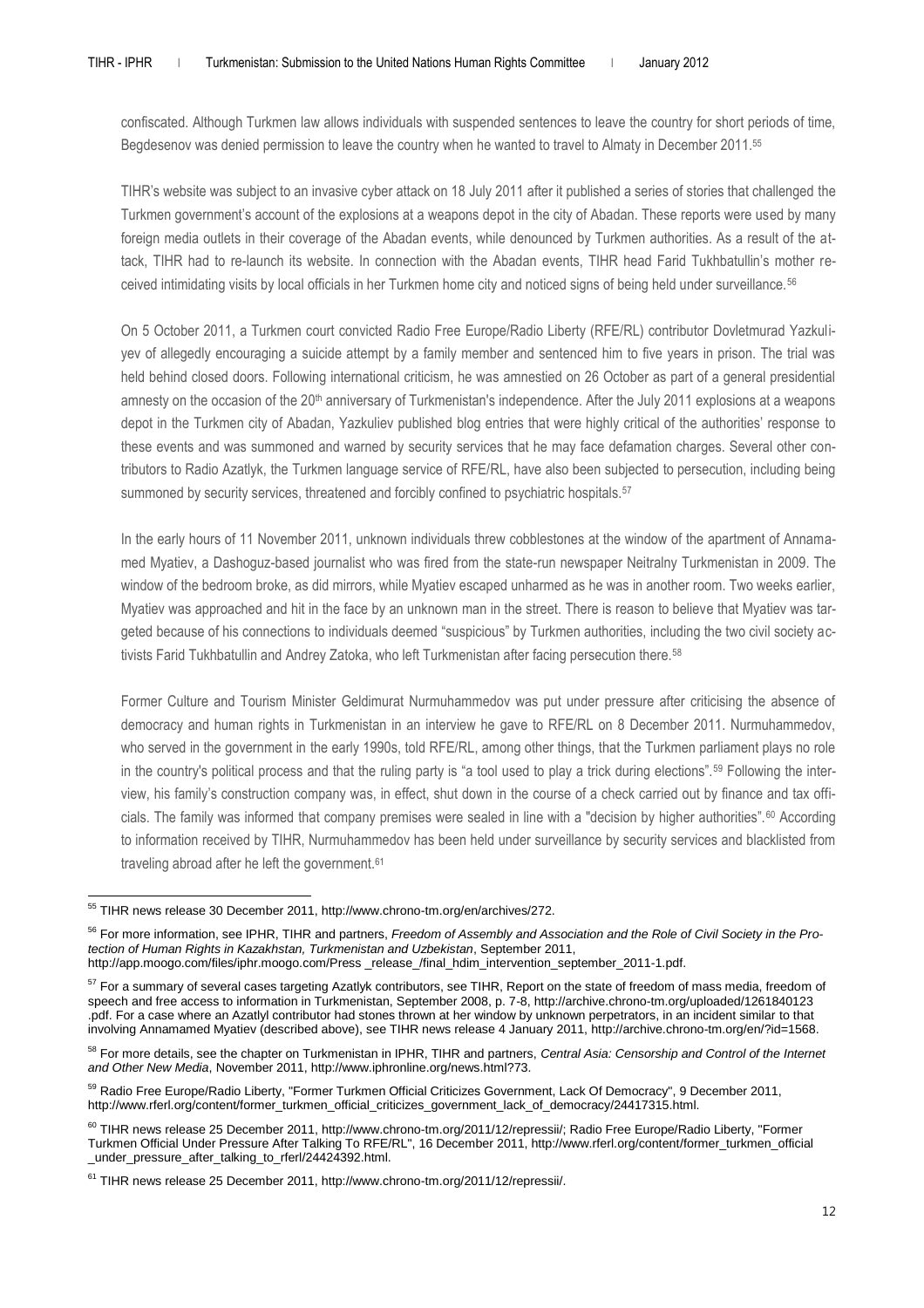(For more examples, please see TIHR's Submission to the Human Rights Committee in view of the adoption of a list of issues for the review of Turkmenistan, April 2011, at http://archive.chrono-tm.org/en/?id=1682).

#### **RECOMMENDATIONS**

The Human Rights Committee should call on the Turkmen authorities to:

- Put an end to intimidation and harassment targeting journalists who contribute to foreign news services, civil society activists and other representatives of civil society who challenge official policies (including those in exile), as well as their family members and friends;
- Release from prison Annakurban Amanklychev and Sapardurdy Khadziyev and ensure that an independent and thorough investigation is carried out into the death in custody of Ogulsapar Muradova;
- Allow international human rights NGOs access to the country.

### **6. Right to participate in public life and to vote in free and fair elections (article 25)**

Turkmenistan is characterised by a highly authoritarian presidential rule and the lack of any genuine political pluralism. There is no effective separation of powers and the parliament (Mejilis) is fully subservient to the president. The only political party operating in the country is the so-called Democratic Party of Turkmenistan, which is chaired by the president. There is no open political opposition and all political opposition members are either in prison or in exile. The country's state-controlled media do not feature any open political debate and critics of the regime are subject to repression (see more under section 5 above).

The new Constitution adopted in 2008 abolished the infamous People's Council (Halk Maslahaty), a representative body created during the Niyazov era that was headed by the president and included members from the parliament, the government, as well as the judicial system. However, while the functions of the parliament were formally restored, it has remained a rubber-stamp body. Early elections to the parliament were held in December 2008 in a political context that did not allow for any meaningful competition. While each of the 125 seats was contested by more than one candidate, these candidates were all nominated by the Democratic Party of Turkmenistan and state-controlled public associations.<sup>62</sup>

Current President Berdymukhammedov was elected in 2007 after the sudden death of Niyazov. He received 89% of the votes in elections that likewise were neither free nor fair, with all candidates representing the same party and not presenting any clear differences in program. New presidential elections are scheduled for 12 February 2012. On several occasions in 2011 President Berdymukhammedov stated his commitment to hold these elections in a free and democratic environment. He also invited exiled opposition members to return to the country and take part in the elections, vowing to ensure that all candidates will enjoy equal opportunities and conditions.<sup>63</sup>

 $\overline{a}$ <sup>62</sup> See OSCE/ODIHR, *Turkmenistan: Early Presidential Elections 14 December 2008. Needs Assessment Mission Report*, at http://www.osce.org/odihr/elections/turkmenistan/34606.

<sup>&</sup>lt;sup>63</sup> News Central Asia, "Reality Check: Opposition participation in presidential elections of Turkmenistan", 11 July 2011, http://newscentralasia.net/2011/07/11/reality-check-opposition-participation-in-presidential-elections-of-turkmenistan/.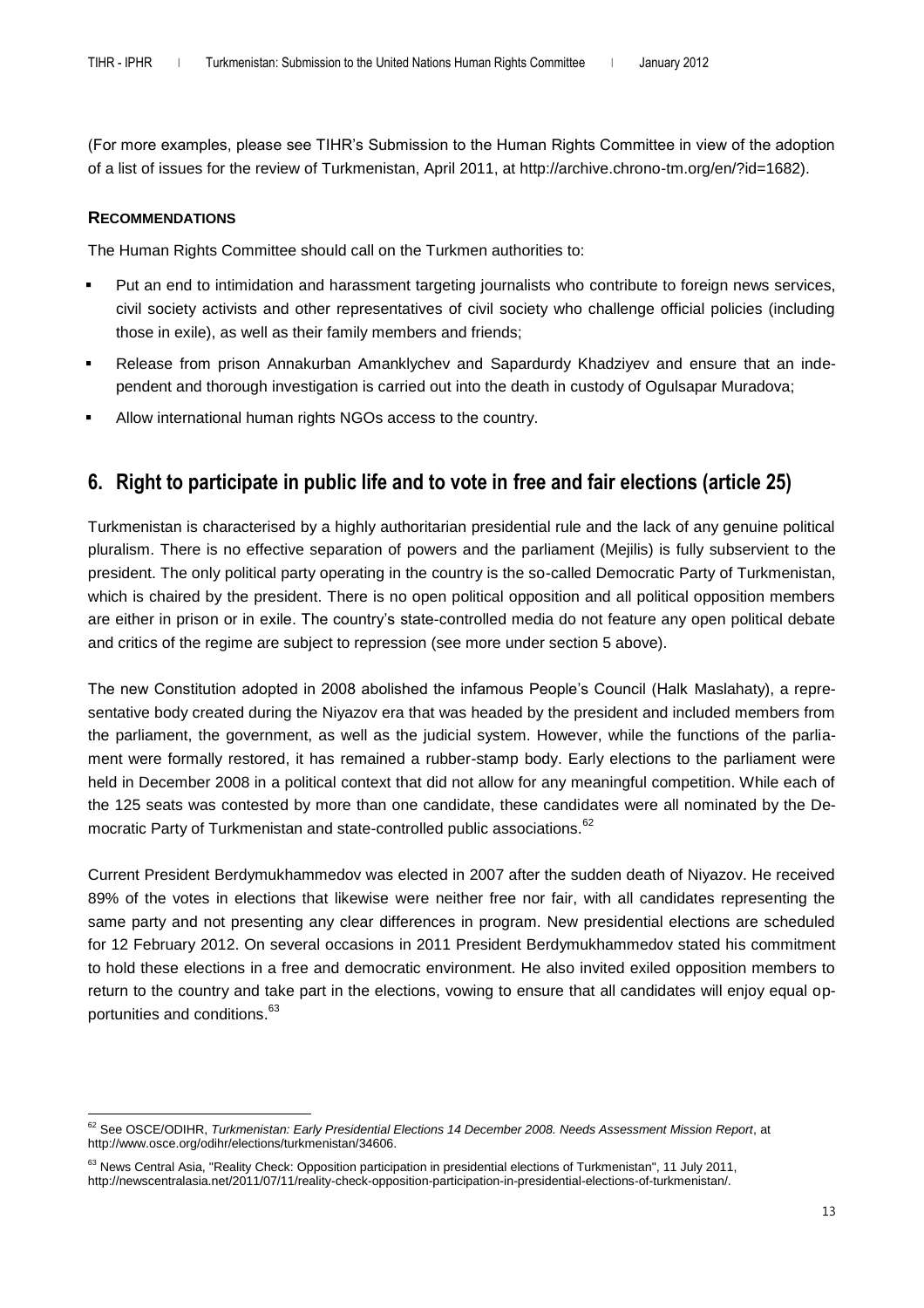Representatives of the exiled Turkmen opposition welcomed the president's invitation in principle, <sup>64</sup> but noted the dangers of returning in the current situation, where numerous opponents of the regime languish in prison<sup>65</sup>. Many of the opponents who are currently imprisoned were convicted in sham trials after the purported assassination attempt on former President Niyazov in November 2002. Another opposition member, Gulgeldy Annaniyazov, was sentenced to 11 years in prison in a closed trial after he returned to Turkmenistan in 2008. He left Norway, where he had been granted asylum, with the hope of contributing to a democratic development in his home country.<sup>66</sup>

Moreover, the participation of exile opposition members in the elections was made impossible by legal and procedural hurdles introduced in the new Law on Presidential Elections adopted in June 2011. According to this law, potential candidates must gather 10,000 signatures from supporters across the country in less than 30 days, unless they are nominated by political parties or public associations (in other words by either the presidential party or state-approved associations); they must not have a criminal record (while most opposition representatives living abroad have been criminally convicted in absentia), and they must have lived continuously in Turkmenistan for the past 15 years and served in state bodies, enterprises or organisations during this time (a condition that exile opposition leaders obviously cannot meet).  $67$ 

In addition to the incumbent president, seven other candidates had been registered for the presidential elections by mid-January 2012. Five of them had been nominated by state-controlled industrial or civic groups, while two candidates (who also hold high-ranking positions – one as a minister, the other as the head of a factory) were said to have collected the required number of signatures mandated by the law governing the elections.<sup>68</sup> A candidate supported by the unregistered nongovernmental organisation Civil Society Movement was reportedly denied the right to run in the elections on the grounds that this movement is not registered with the Ministry of Justice.<sup>69</sup>

At the invitation of Turkmen authorities, OSCE/ODIHR undertook a needs assessment mission to Turkmenistan in December 2011 to assess the pre-election environment in the country. The mission report concluded that the rules regulating the election process remain of concern "in a number of crucial aspects", including with regard to "undue restrictions on the right to stand as a candidate, existing defamation provisions that limit the freedom of expression, and the lack of due process guarantees in the complaints and appeals framework to ensure effective legal redress".<sup>70</sup> In the current situation, OSCE/ODIHR decided not to deploy any mission to observe the presidential elections, in the same way as it has declined to observe earlier elections in the country.

 $\overline{a}$ <sup>64</sup> See joint statement by two exile opposition leaders, 19 July 2011, http://watan.ru/?p=861&lang=en. See also interview with opposition leader in TIHR news release 14 November 2011, www.chrono-tm.org/en/archives/185.

<sup>65</sup> "Turkmenistan opposition leader doubts president's invitation", 9 July 2011, http://www.rnw.nl/english/bulletin/turkmenistan-opposition -leader-doubts-presidents-invitation.

<sup>&</sup>lt;sup>66</sup> See statement by the Norwegian Helsinki Committee, September 2009, http://www.osce.org/odihr/38894.

<sup>67</sup> Articles 27 and 29 of the Law on Presidential Elections of Turkmenistan, published in *Neytralni Turkmenistan* (in Russian), 1 June 2011.

<sup>68</sup> See http://www.chrono-tm.org/2012/01/8-kandidatov/.

<sup>&</sup>lt;sup>69</sup> Radio Free Europe/Radio Liberty (RFE/RL): "Turkmen Schoolteacher Says Presidential Candidacy Rejected", 10 January 2012, http://www.rferl.org/content/turkmenistan\_teacher\_candidacy\_presidential\_bid\_rejected/24447751.html.

<sup>70</sup> OSCE/ODIHR Needs Assessment Mission Report, December 2011, www.osce.org/odihr/elections/86861.